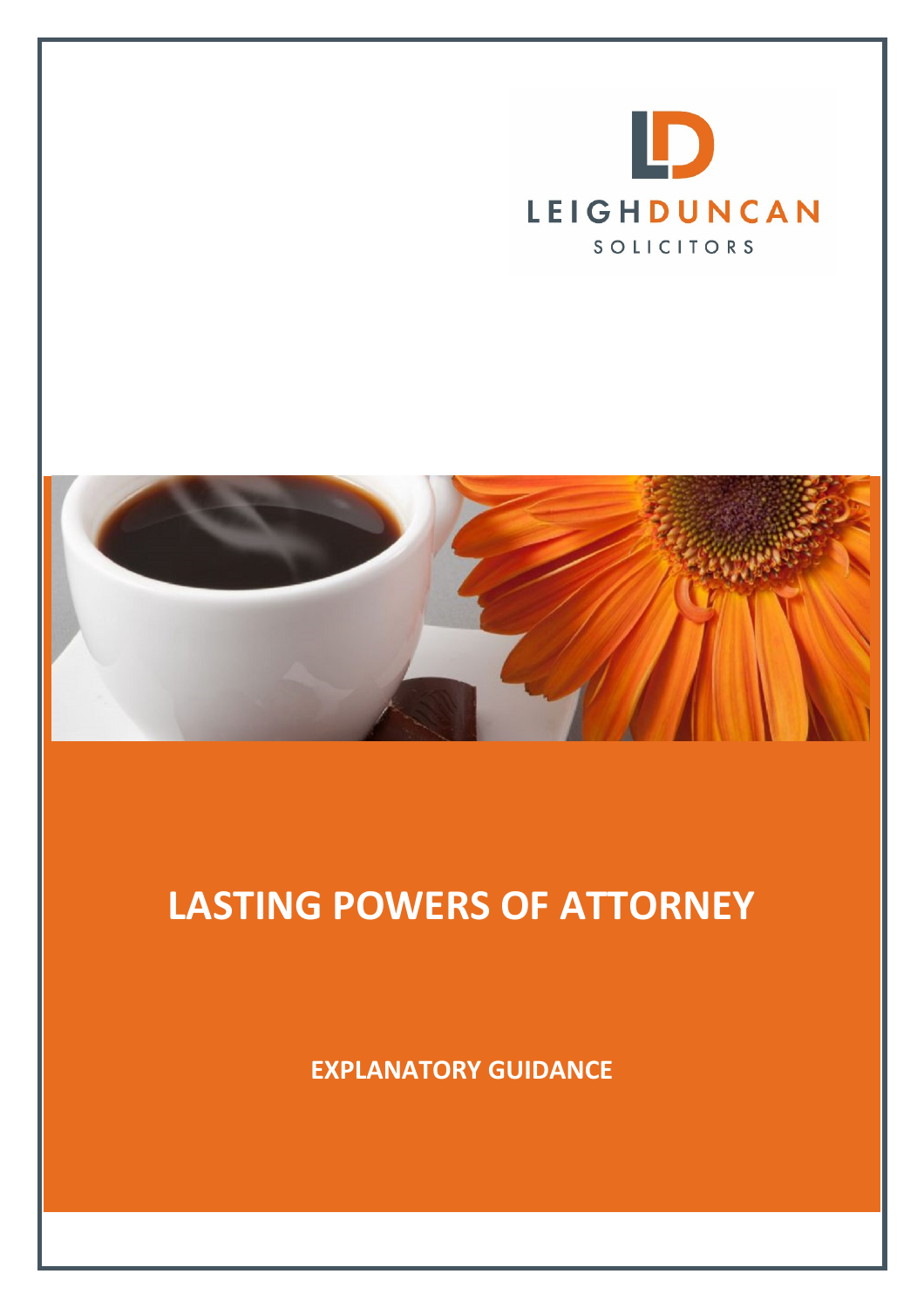Anyone, at any time, can become incapable to legally manage their own affairs, sometimes temporarily, sometimes permanently, often unexpectedly. This is known as mental incapacity.

If you become mentally incapable, who would you want to make decisions about your medical treatment or your care needs or your finances or any property you own? The law does not grant any automatic legal entitlement for anyone to make those decisions on your behalf, irrespective of whether they are your family or not.

# LASTING POWERS OF ATTORNEY ("LPA" for short)

It is possible to ensure that if you become mentally incapable your affairs can be managed on your behalf by family or friends or professional advisors – that is, by people you have chosen and appointed by yourself. You can do this by granting an LPA.

This ensures that your affairs are dealt with how you want them dealt with and it avoids a lengthy and costly Court process having to be begun by social services or those around you for the Court to determine who should act on your behalf, in which matters and on what terms.

# WHAT IS AN LPA?

An LPA is a legal document that enables you to grant to a specified person (or persons), known as your Attorney(s), authority to act on your behalf to make decisions regarding your affairs if you become mentally incapable to make those decisions yourself.

Subject to certain conditions and safeguards, an LPA remains in force until your death. Whereas a Will determines what is to happen to your affairs on your death, an LPA deals with your affairs during your lifetime. You might like to think of an LPA as a form of 'insurance policy' – something you enter into now and which aims to protect you against problems that might arise in the future.

There are two types of LPA:

- Health & Welfare LPA this deals with decisions regarding your medical treatment, general welfare and any care needs;
- Property & Financial Affairs LPA this deals with decisions on use of your finances, assets and property you own or co-own.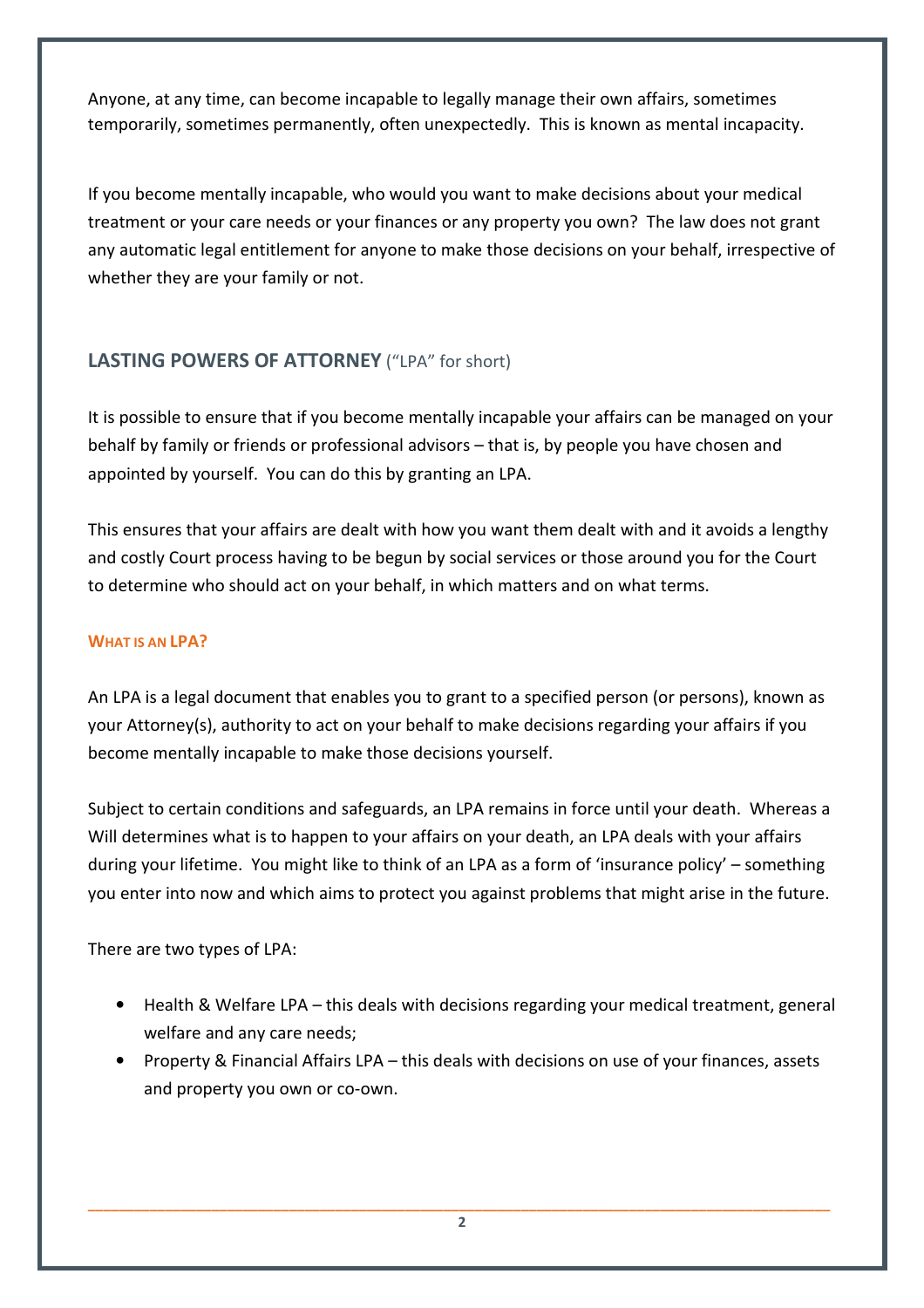#### ARE THEY DIFFERENT TO ENDURING POWERS OF ATTORNEY?

It is no longer possible to enter into an Enduring Power of Attorney ("EPA" for short). LPAs have replaced EPAs.

If you have an existing EPA it may still be valid and usable. It is important to remember though that an EPA only covers your property and financial affairs. You will still need to enter into a Health & Welfare LPA for anything to do with decisions regarding your medical treatment, general welfare and care needs.

#### IS THERE A GOOD TIME TO THINK ABOUT LPAS?

Any time is a good time to consider an LPA!

It is strongly advised to consider preparing one or both LPAs whatever stage of your adult life you are at. As highlighted at the outset, anyone, at any time, can become incapable to legally manage their own affairs, sometimes temporarily, sometimes permanently, often unexpectedly.

As long as you have mental capacity, it is never too early or too late to consider an LPA. It is a misconception to think that an LPA is only something to consider at the post-retirement or laterlife stage.

From a practical point of view, it is always best to make an LPA before a problem arises. A common misconception is to associate loss of mental capacity solely with an illness such as Alzheimer's when in reality it could arise at any time either through other illnesses or as the result of an accident, such as a car or sporting accident.

#### WHAT HAPPENS IF I DO NOT HAVE AN LPA?

There is no automatic legal provision to give any person any specific authority to act on your behalf if you were to lose mental capacity for whatever reason. To get such specific authority a person would have to apply to the Court. That is a costly and potentially lengthy process (significantly more costly than an LPA) and carries ongoing obligations to the Court for that person. You cannot influence the process (as you no longer have mental capacity) and you have no control over who gets the authority.

In relation to finances in particular, your money may be frozen until the Court appoints someone to deal with your affairs. During the time that it takes to complete the process, your affairs are not looked after and bills may not be paid.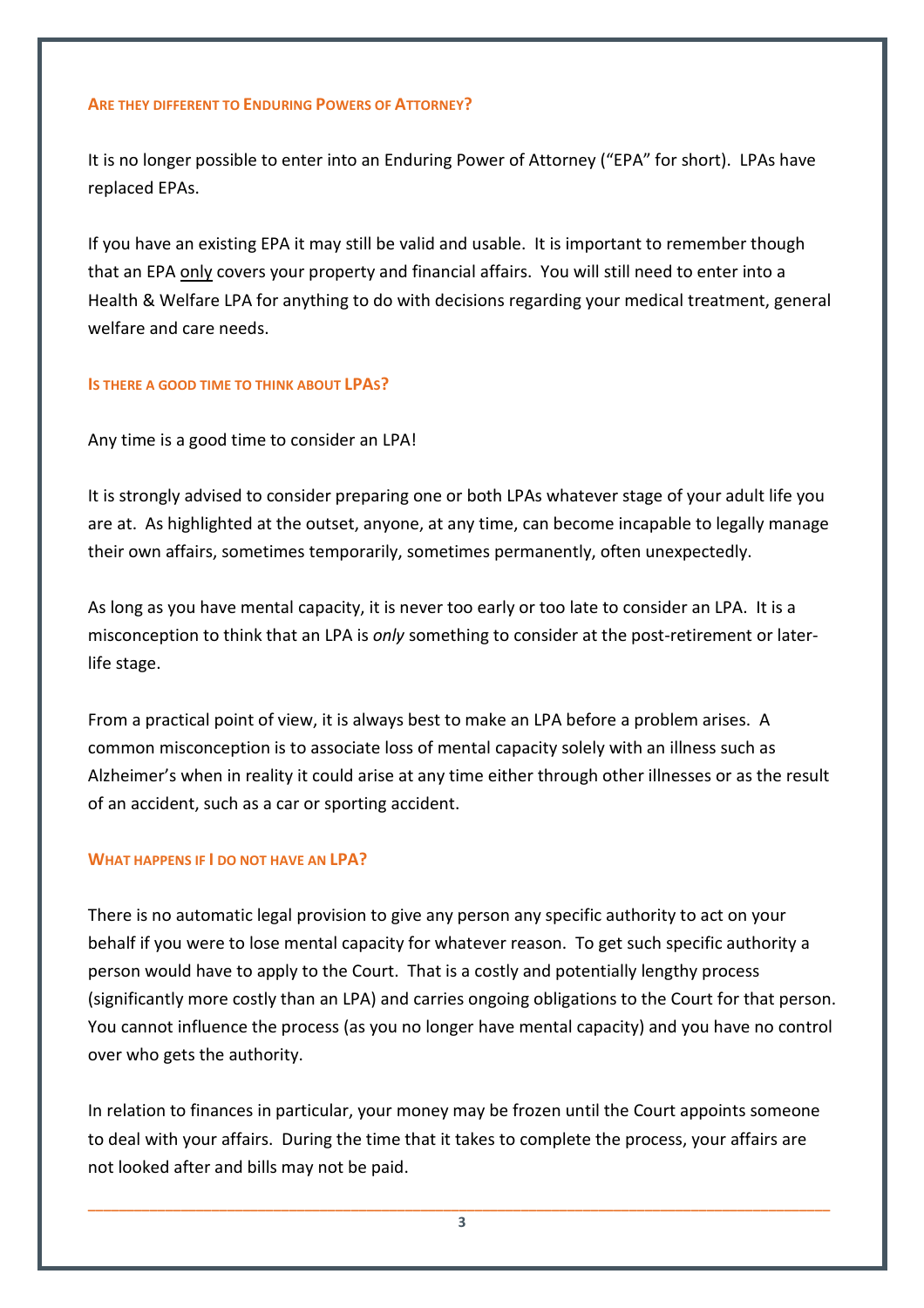#### WHAT IS THE POSITION IF I HAVE AN LPA?

You choose who will make decisions on your behalf. They are appointed by you and you grant them the legal right and direct what decisions they can make on your behalf.

An LPA does not take away from you any ability for you to take decisions regarding your own affairs but simply puts in place provisions for who you would wish to make those decisions for you if you were unable to make them yourself.

# **ATTORNEYS**

# WHO SHOULD I CHOOSE AS MY ATTORNEY?

You should choose someone you trust and know will be able to make suitable decisions on your behalf.

The person needs to be over 18.

It is a considerable responsibility to be an Attorney, so if you wish to appoint a family member or friend, it would be sensible to ask them beforehand if they are happy to act.

Consider multiple Attorneys. It is in general advisable to make any LPA as 'complete' as you can so as to seek to avoid any potential need to change it at a later date at further cost. Think about the age, health and circumstances of your Attorney. If you appoint only one Attorney, think about what would happen if they are no longer able to act when later needed (if they die or become mentally incapacitated, for example) - your LPA would no longer be of use for what you had intended.

There are two ways of appointing multiple Attorneys. You either appoint more than one Attorney (they are all appointed jointly together) or you appoint what are known as Replacement Attorneys (they 'step in' to become appointed should your Attorney(s) no longer be able to act). You can appoint more than one Replacement Attorney.

If you appoint multiple Attorneys (whether as Attorneys or Replacement Attorneys), you must decide whether they are to act "jointly" or "jointly and severally".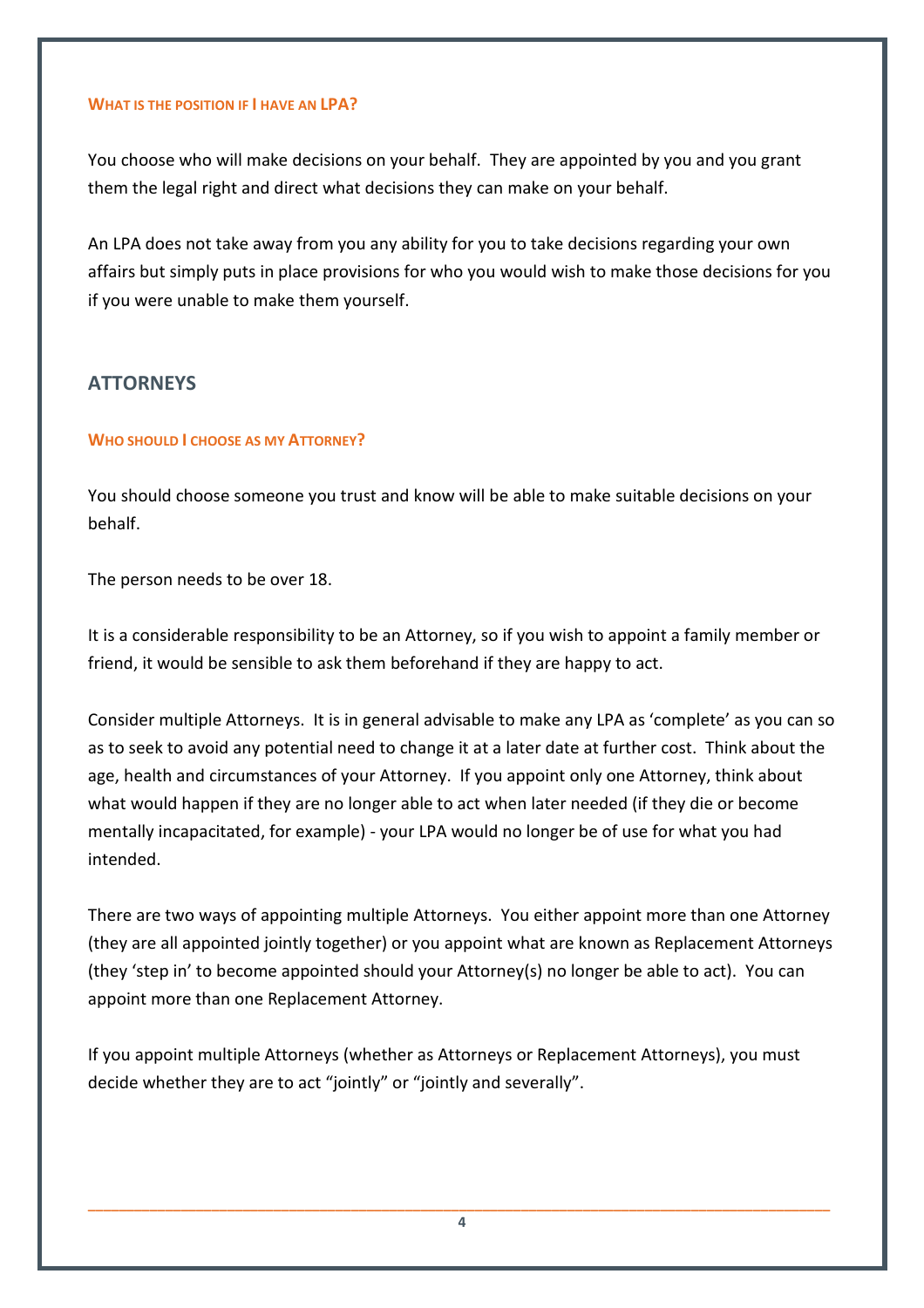If appointed "jointly", your Attorneys must always act together and cannot act separately – for example, they would all have to agree to a decision regarding your care. Of special note to consider is that if any of them died or refused to act, the LPA would become ineffective.

If appointed "jointly and severally", your Attorneys can all act together but can also act separately if need be. Any of them can make decisions on your behalf as if acting alone. If one of them died the other(s) could continue to act on your behalf and the LPA would remain effective.

You can specify that some decisions of your Attorney(s) be made "jointly" and other decisions be made "jointly and severally". It is crucial in this scenario to ensure that such imposed conditions would work in practice.

# WHAT AUTHORITY DO I GIVE MY ATTORNEYS?

By default, you give your Attorney(s) general authority to act on your behalf in all matters covered by the particular LPA (either Health & Welfare or Property & Financial Affairs).

If you wish, you can restrict your Attorney(s)' authority by placing preferences or instructions on them. Those must be workable legally and in practice otherwise the LPA may not be valid and can be rejected.

So, whilst your Attorney(s) will by default have full unrestricted powers to make decisions on your behalf unless you choose to impose restrictions, remember that this is part of why you choose your Attorney(s) carefully in the first place and that if you limit their powers, that could restrict their ability to look after your affairs properly or fully.

# HEALTH & WELFARE LPA

# WHAT DOES IT COVER?

In an unrestricted Health & Welfare LPA your Attorney(s) can potentially make decisions regarding:

- giving or refusing consent to healthcare;
- staying in your own home and getting help and support from social services;
- moving into residential care and finding a good care home;
- day-to-day matters such as diet, dress and routine;
- arrangements for medical, dental or optical treatment;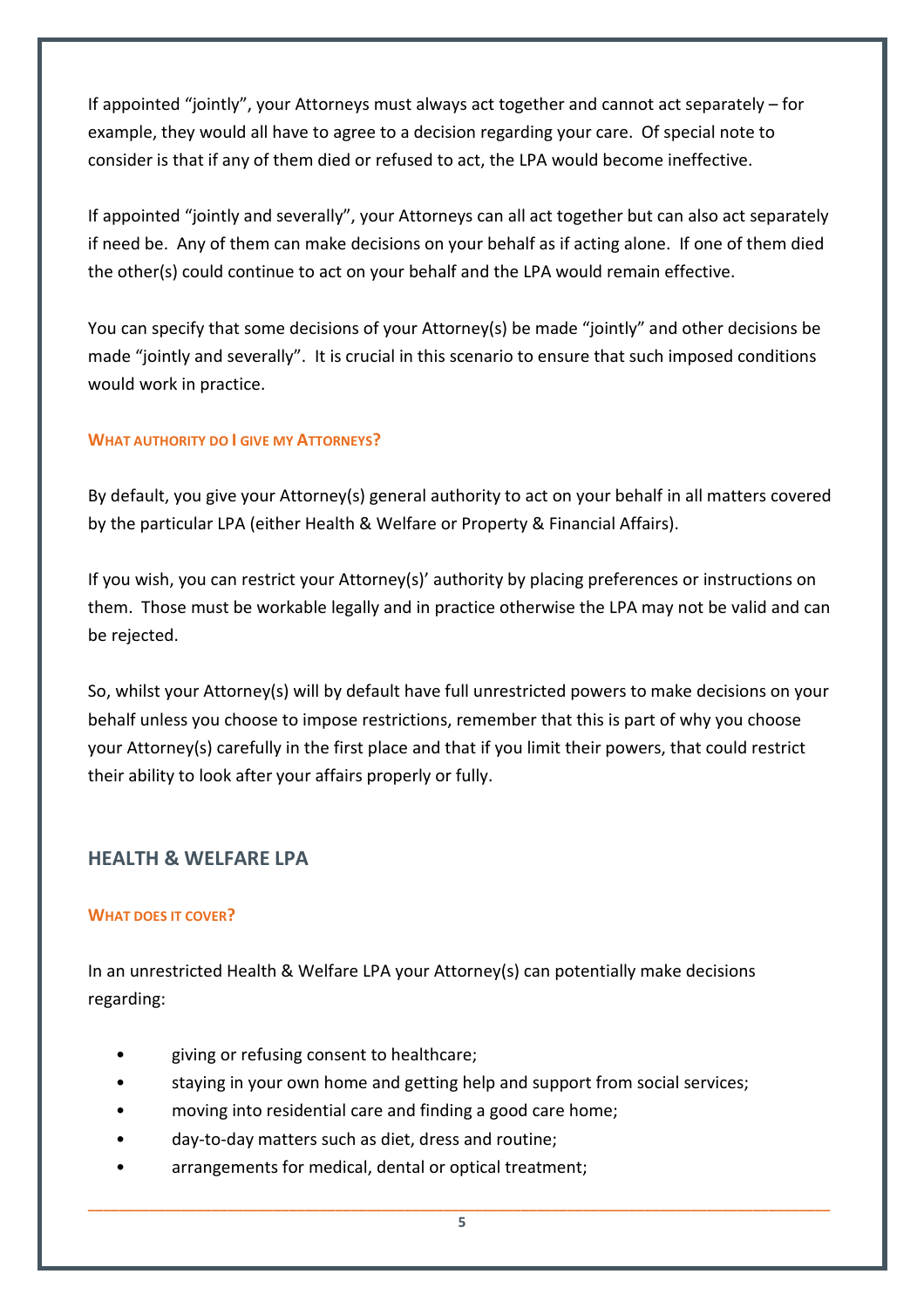- assessments for and provisions of community care services;
- complaints about your care and treatment.

# WHEN DOES IT BECOME OPERATIVE?

As long as the Health & Welfare LPA is registered (see later), your Attorney(s) can make decisions for you on those specific aspects of your health and welfare for which you no longer have the mental capacity to make decisions yourself.

# WHAT DOESN'T IT COVER?

In essence, your Attorney(s) under a Health & Welfare LPA can do anything you can, except:

- remake or alter your Will;
- make decisions about your property or financial affairs;
- anything prohibited or restricted by the LPA;
- act on your behalf in your capacity as a trustee;
- make a decision regarding life sustaining treatment motivated by a desire to bring about your death.

# LIFE SUSTAINING TREATMENT

A specific choice you have to make when entering into a Health & Welfare LPA is in relation to life sustaining medical treatment. That is any treatment which in the view of the medical professionals treating you is necessary to keep you alive. There are a variety of circumstances that may involve life sustaining treatment but it could include medication, an operation or imposition of life support systems.

The choice you have to make is whether to give your Attorney(s) authority to make a decision on life sustaining treatment on your behalf or whether not to.

# PROPERTY & FINANCIAL AFFAIRS LPA

# WHAT DOES IT COVER?

In an unrestricted Property & Financial Affairs LPA your Attorney(s) can deal with all of your property and financial affairs as if they were the owner, for example potentially making decisions regarding: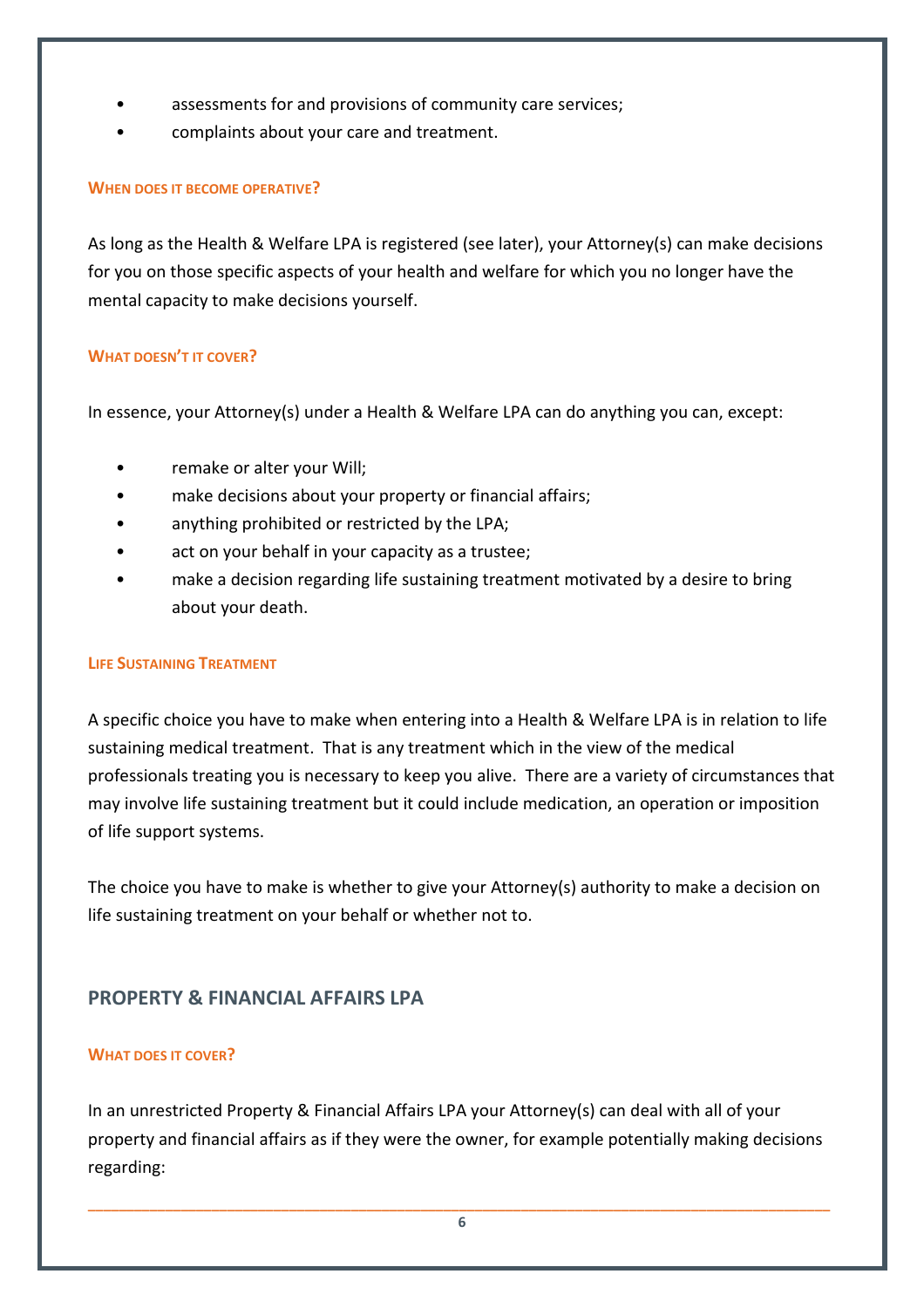- buying and selling your home or other property;
- opening, closing and using your bank and building society accounts;
- claiming, receiving and using your benefits, pensions and allowances;
- paying your household, care and other bills;
- making or selling investments.

#### WHEN DOES IT BECOME OPERATIVE?

Within the Property & Financial Affairs LPA itself, you must decide whether authorisation is given to your Attorney(s) on registration of the LPA (see later) or upon your loss of mental capacity. This is not always an easy decision and we will talk you through the choice and the practical considerations it is wise to bear in mind.

# WHAT DOESN'T IT COVER?

In essence, your Attorney(s) under a Property & Financial Affairs LPA can do anything you can, except:

- remake or alter your Will;
- make substantial gifts;
- make decisions about your medical or health care;
- anything prohibited or restricted by the LPA;
- act on your behalf in your capacity as a trustee

# **LEGALITIES**

# CERTIFICATE PROVIDER

To make a valid LPA you must have someone act as your certificate provider. They provide a certificate as to your mental capacity and confirm that you understand and approve the contents of the LPA and your choice of Attorney(s) and that you are not under any pressure to make the LPA. The Certificate Provider must be an independent person (independent to anything within the LPA) and must meet certain criteria.

If we are acting on your behalf in preparing your LPA, we will act as your Certificate Provider. It will be necessary for us to meet with you and to speak with you alone.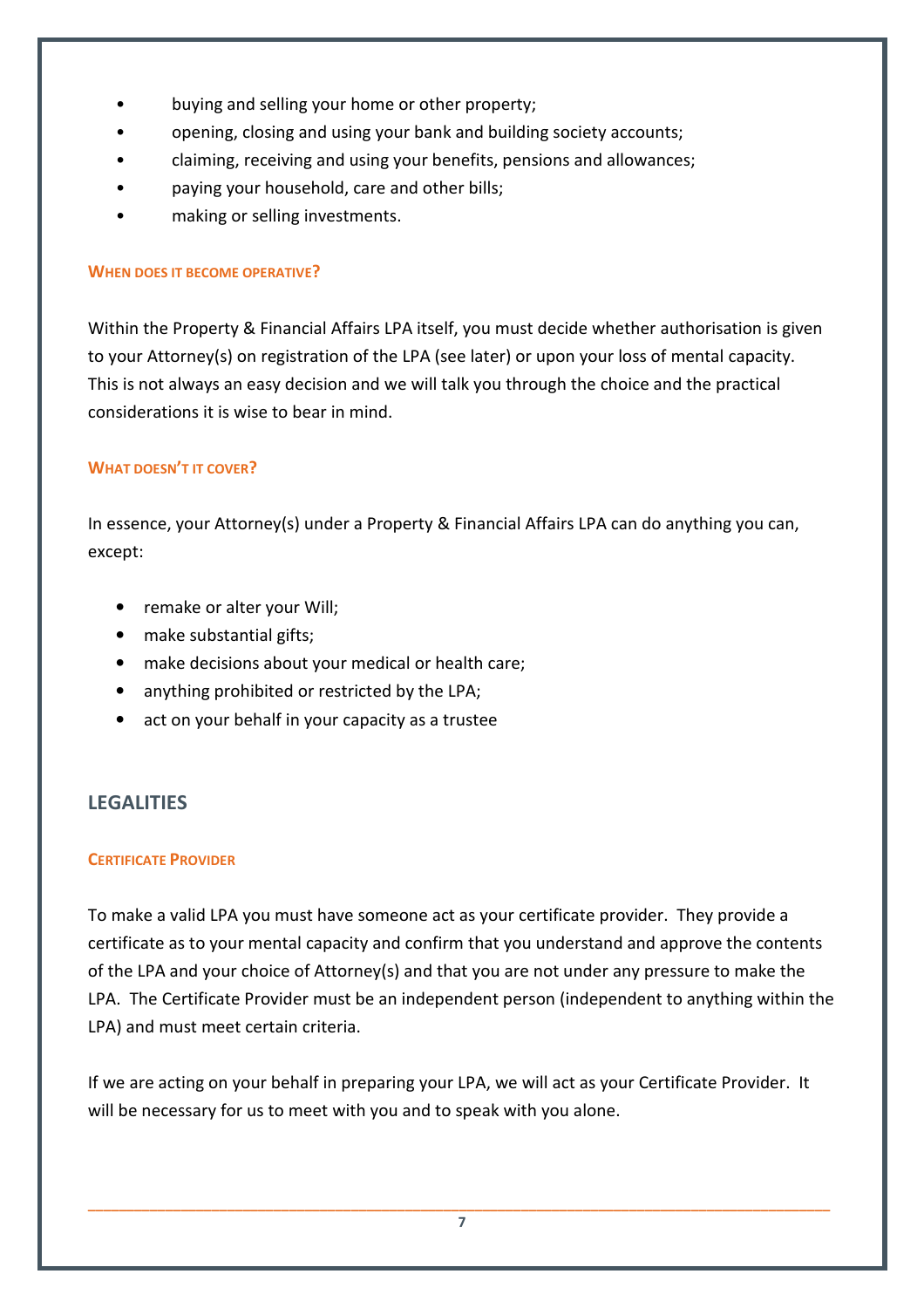#### **REGISTRATION**

Before an LPA can be used by your Attorney(s) it must be registered at the Office of the Public Guardian.

An application for registration can be made at any time once the LPA is completed and it can be made by you or by your Attorney(s). A fee is payable to the Office of the Public Guardian on registration, currently £110. The registration process usually takes around 3 months.

We recommend that an LPA is registered as soon as it is completed. We register as a matter of course if we are acting on your behalf in preparing your LPA. This avoids potential later problems in your Attorneys being unable to act whilst waiting for the Office of the Public Guardian to complete their processes if the application for registration has only been made once you have lost mental capacity. It also allows the LPA to be 'ready and waiting' for when it is needed. You can either keep your registered LPA yourself or we can hold it for you.

#### NAMED PERSONS

You have the choice to nominate one or more 'Named Person's in your LPA. This is a free choice. A 'Named Person' is someone chosen by you to be notified when any application is made to register your LPA. They have the right to object to registration of the LPA if they have concerns, for example about your ability to have made the LPA or if they suspect fraud. It is designed as a safeguard to protect you and can be useful, for example, if you are excluding close family or friends from the LPA and do not wish later questions to be raised about that which may jeopardise the LPA.

# HOW WE CAN HELP

# WHO ARE LEIGH DUNCAN SOLICITORS?

We are a small, family-run, firm of Solicitors based in Beaconsfield town centre newly established in 2016 by a husband and wife team who have extensive experience in working for and servicing the local community.

We pride ourselves on our expertise, approachability and, above all, customer service. You can ask us anything, anywhere and at any time. We will always put you first.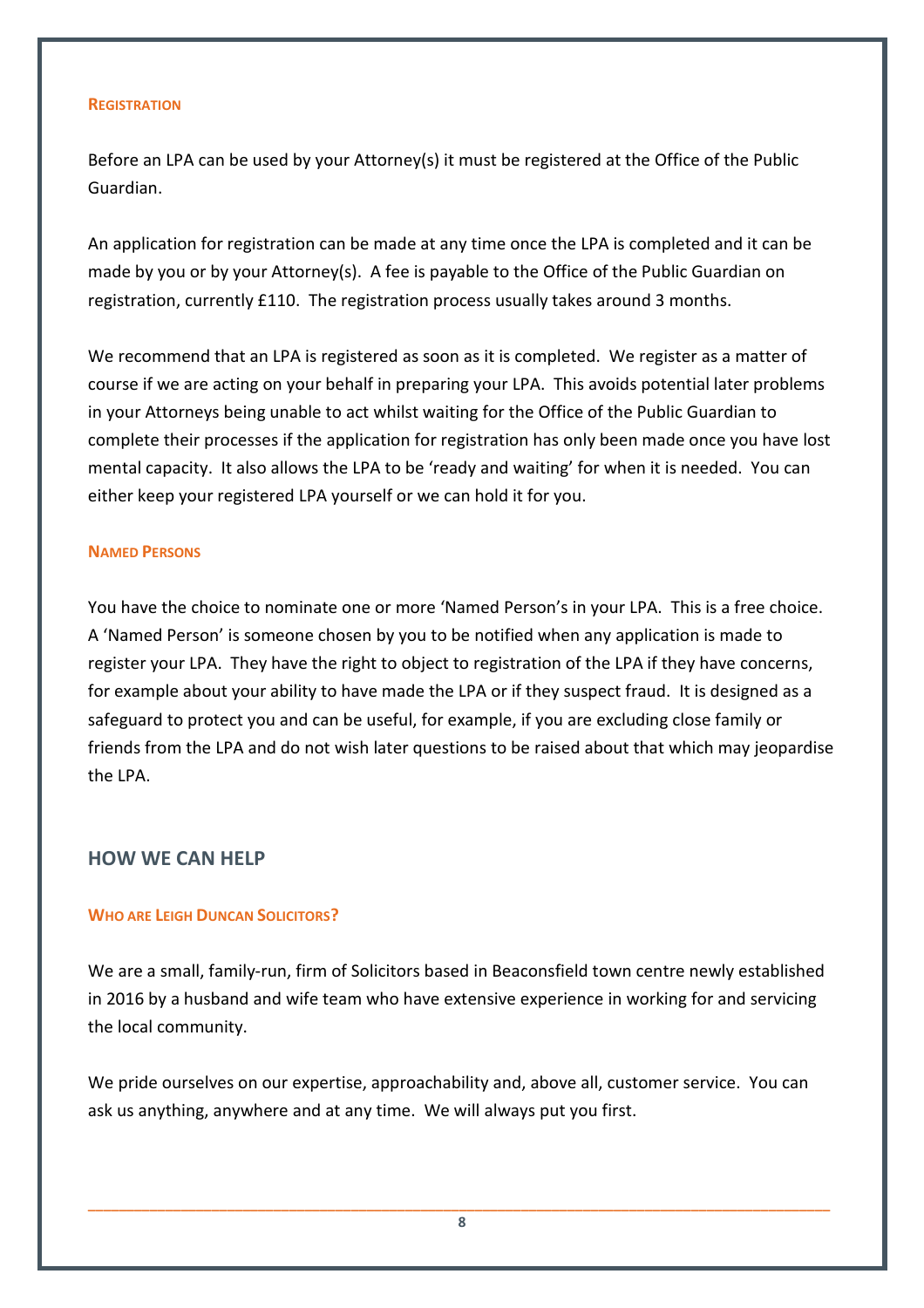As Solicitors we are authorised and regulated by the Solicitors Regulation Authority. Details are on the reverse of this leaflet.

#### DO I HAVE TO USE A SOLICITOR FOR AN LPA?

No. There is no requirement that you must use a solicitor to enter into an LPA.

However, LPAs are important legal documents and you must make a number of informed choices and decisions when entering into them. It is prudent that you take advice and guidance on that to avoid any pitfalls and to avoid inadvertent consequences from the LPA through misunderstanding the process or forms. Bear in mind also that if there are errors in your documentation or anything within it which the Office of the Public Guardian deems unworkable you risk the LPA being rejected on application for registration and loss of your registration fee.

# WHERE CAN YOU SEE ME?

We are happy to see you anywhere, if your circumstances dictate it and within reasonable locality.

You can come into our offices or we can visit you at home. We are flexible and can arrange appointments out of normal office hours if needed.

#### HOW MUCH DO YOU CHARGE?

We undertake LPAs at competitive fixed per-document fees. Our charges are inclusive of VAT. If we quote you a figure, that is what you will pay. This allows you to budget and it gives you certainty.

Unlike some other solicitors or companies our fixed fee includes our work in registering the LPA for you with the Office of the Public Guardian (subject to you paying the Office of the Public Guardian's own registration fee).

Contact us for details of our fixed LPA fees.

Contact us for any further information or questions you may have arising out of this leaflet. We are ready and willing to help you with LPAs or any other service we provide.

\_\_\_\_\_\_\_\_\_\_\_\_\_\_\_\_\_\_\_\_\_\_\_\_\_\_\_\_\_\_\_\_\_\_\_\_\_\_\_\_\_\_\_\_\_\_\_\_\_\_\_\_\_\_\_\_\_\_\_\_\_\_\_\_\_\_\_\_\_\_\_\_\_\_\_\_\_\_\_\_\_\_\_\_\_\_\_\_\_\_\_\_\_\_\_\_